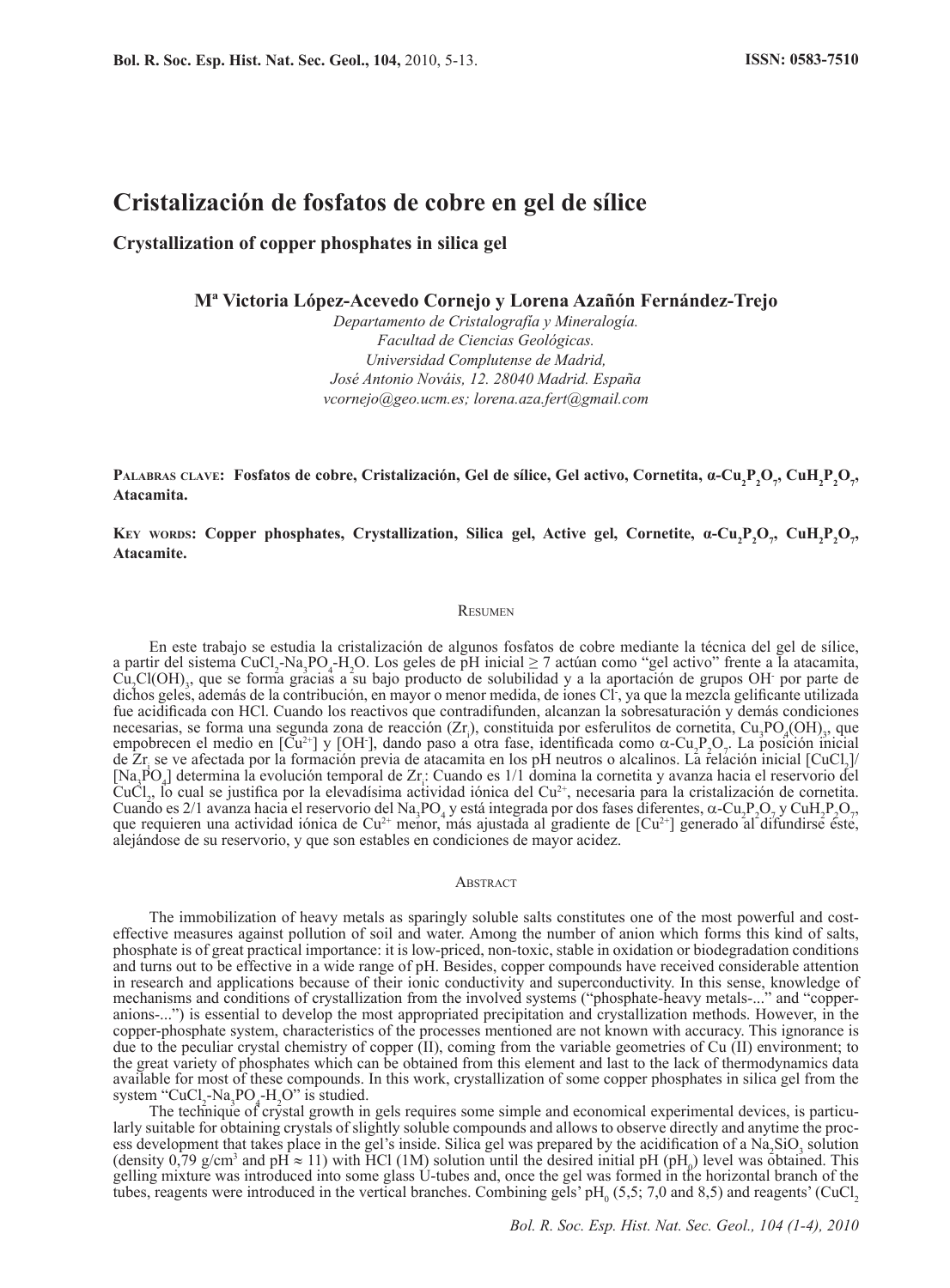and  $\text{Na}_3\text{PO}_4$ ) concentrations (0,5 and 0,25 M), a set of 6 experiments was prepared (Table I). All of them were carried at room temperature (25 ºC). The growth evolution was monitored by binocular lens and the solid phases were identified by X-ray powder diffraction and scanning electronic microscopy.

In the gels of  $pH_0 \ge 7$ , the first precipitate is produced immediately in the interface CuCl<sub>2</sub>-gel. This is constituted by a continuous band of atacamite  $\text{[Cu}_2\text{Cl}(\text{OH})_3\text{]}$  microspherolites (Plate I, figs. 1 a - b), which moves forward to the phosphate reservoir and ends in a series of Liesegang rings. That is,  $pH_0 \ge 7$  gels act as "active gel" for atacamite,  $Cu<sub>2</sub>Cl(OH)<sub>3</sub>$ . Its low solubility product and the supply of ions  $OH<sub>2</sub>$ , which can be found in great quantity in gels of these pH ranges, make possible the formation of atacamite in conditions of high metastability. It has to be considered too the plausible adding of Cl- by the gel, as this has been acidified with HCl.

After some time, a second reaction zone is formed and immediately evolves until it disappears, leaving instead a thick ring constituted by two different kind of spherolites, much bigger than the previous ones. One kind is intense blue colour and perfectly spherical (Plate I, figs. 2  $a - b$ ) identified as cornetite,  $Cu_2Cl(OH)$ . The other kind, identified as  $\alpha$ -Cu<sub>2</sub>P<sub>2</sub>O<sub>7</sub>, has an accentuated radial morphology (Plate. I, fig. 3). Gels of pH<sub>0</sub> 5,5 behave in a similar way (apart from the fact that, in them, atacamite is not formed initially). The location of this second reaction zone (Fig. 1) results affected by the formation of atacamite in the alkaline  $pH_0$ , which consumes part of the Cu<sup>2+</sup>, delaying its diffusion. This way,  $PO_4^{3+}$  must overtake the middle of the gel column and approach the CuCl<sub>2</sub> reservoir to reach the supersaturation and "equality range" necessary for the precipitation of copper phosphates. The evolution of this second reaction zone is very similar in all the experiments: cornetite, Cu<sub>3</sub>PO<sub>4</sub>(OH)<sub>3</sub>, crystallizes, followed by the phase  $\alpha$ -Cu<sub>2</sub>P<sub>2</sub>O<sub>7</sub>, which requires less Cu<sup>2+</sup> concentration and is stable in a more acid environment, poor in which requires less  $Cu^{2+}$  concentration and is stable in a more acid environment, poor in OH, which have been consumed by cornetite (Fig. 2).

In six months time, it can be observed a clear influence of the initial ratio  $\left[\text{CuCl}_{2}\right] / \left[\text{Na}_{3}\text{PO}_{4}\right]$  in the characteristics of the reaction zone  $(Zr<sub>i</sub>)$ . When that ratio is 1/1, the  $Zr<sub>f</sub>$  is mainly constituted by cornetite,  $Cu<sub>i</sub>PO<sub>4</sub>(OH)<sub>3</sub>$ , and moves forward to the CuCl<sub>2</sub> reservoir (Figs. 1 and 2), which is justified by the high activity of  $Cu^{2+}$ , necessary for the crystallization of cornetite. When the ratio is  $2/1$ , the  $Zr<sub>f</sub>$  moves forward to the Na<sub>3</sub>PO<sub>4</sub> reservoir (Fig. 1) and it's formed by two different phases,  $\alpha$ -Cu<sub>2</sub>P<sub>2</sub>O<sub>7</sub> and CuH<sub>2</sub>P<sub>2</sub>O<sub>7</sub> (Fig. 2). They require an ionic activity of Cu<sup>2+</sup> much lower than cornetite and more adjusted to the concentration gradient generated by the diffusion of  $Cu^{2+}$  while it moves away from its reservoir. Besides, both phases are stable in more acid conditions, like the ones likely to be generated with the diffusion of  $CuCl<sub>2</sub>$ .

Finally, the framboidal and botryoidal morphologies (Plate. I, fig. 4) shown in the cornetite aggregates at the most alkaline  $pH_p$ , compared to the large size and crystallinity of the aggregated developed during the experiments at  $pH_0$  5,5 (Plate I, figs. 2 a - b), seem to indicate that this is a very dependable-on-pH compound.

### 1. Introducción

La precipitación e inmovilización de metales pesados en forma de sales débilmente solubles, constituye una de las medidas más eficaces y económicas de las que se dispone frente a la contaminación de suelos y aguas por metales pesados. Entre los múltiples aniones que pueden formar este tipo de sales, el grupo fosfato es de gran importancia práctica: es barato, no es tóxico, es estable en condiciones de oxidación o biodegradación y resulta eficaz en un amplio intervalo de pH. Por otra parte, las propiedades conductoras y superconductoras de los compuestos de cobre, así como sus posibles aplicaciones, han sido objeto también de numerosas investigaciones. En este sentido, el conocimiento de los mecanismos y las condiciones de cristalización a partir de los sistemas involucrados, resultan esenciales para desarrollar los métodos de precipitación y cristalización más apropiados. Sin embargo, hay ocasiones en las que no se saben con exactitud las características de estos procesos, como sucede concretamente con el sistema cobre-fosfato.

Algunas de las razones para este desconocimiento son la peculiar cristaloquímica del cobre (II), derivada de las múltiples coordinaciones que se pueden dar en torno a él, como consecuencia del efecto Jahn-Teller (Ray & Hawthorne, 1993), la gran variedad de fosfatos (ortofosfatos, fosfatos condensados, sales ácidas, hidratos, etc) que se pueden tener a partir de la mayoría de los elementos, incluido el cobre (II)

*Bol. R. Soc. Esp. Hist. Nat. Sec. Geol., 104 (1-4), 2010*

(Corbridge, 1980) y por último, la escasez de datos termodinámicos disponibles para la mayoría de estos compuestos (Ayati & Lundager Madsen, 2000; So-Nhu Le *et al.,* 2008).

Con objeto de aportar información nueva, que ayude a aclarar los problemas planteados, estudiamos la cristalización de algunos fosfatos de cobre en gel de sílice, a partir del sistema CuCl<sub>2</sub>-Na<sub>3</sub>PO<sub>4</sub>-H<sub>2</sub>O. Esta técnica constituye un excelente medio de crecimiento cristalino que, a pesar de sus restricciones (derivadas fundamentalmente de la dificultad que supone la identificación y cuantificación de especies presentes en el medio), posee ciertas ventajas de gran interés para el caso que nos ocupa: requiere unos dispositivos experimentales sencillos y económicos, está especialmente indicada para obtener cristales de substancias muy poco solubles y permite observar directamente y en todo momento el desarrollo del proceso que tiene lugar en su interior (García Ruiz & Amorós, 1978).

#### 2. Procedimiento experimental

El gel de sílice se preparó a partir de una disolución de silicato sódico,  $Na<sub>2</sub>SiO<sub>3</sub>$ , de densidad 0,79 g/cc. Esta disolución está un 25 % más diluida que las utilizadas habitualmente con esta técnica. El resultado es un retraso en el tiempo de gelificación que facilita considerablemente la preparación de los experimentos, especialmente cuando se requieren valores neutros o alcalinos.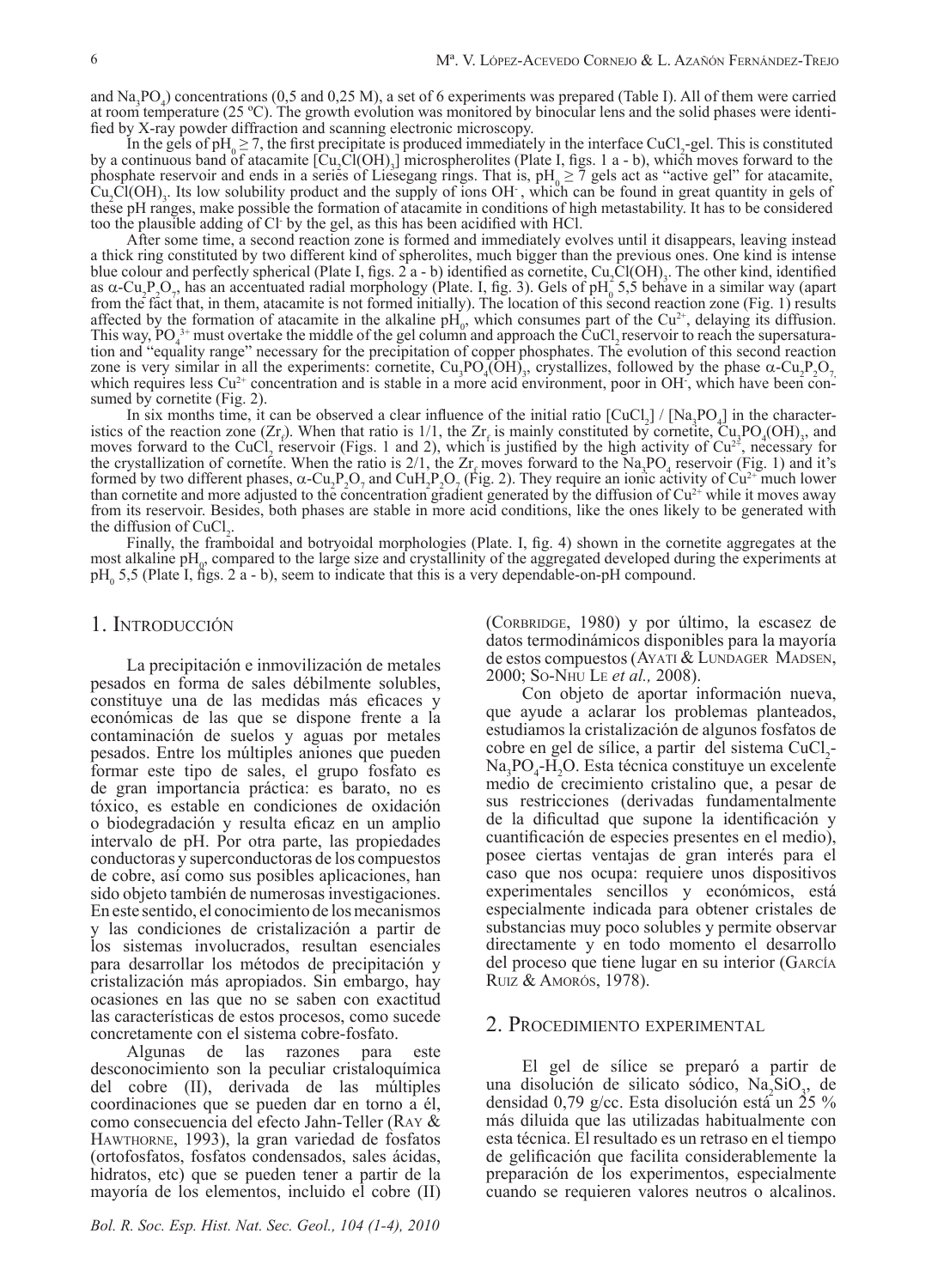Esta disolución, de pH inicial 11,3, se acidificó con HCl (1M) hasta alcanzar el pH deseado (pH<sub>0</sub>). Una vez alcanzado este valor, se introdujo en unos tubos de vidrio con morfología en U, con un diámetro interior de 10 mm y 15 cm entre las dos ramas verticales de la U. Cuando se formó el gel, en la parte horizontal de dichos tubos, se introdujeron en las ramas verticales los reactivos que contradifunden y reaccionan para dar los productos deseados. Combinando  $pH_0$  de los geles (5,5, 7,0 y 8,5) y diferentes concentraciones  $(0.5 \text{ y } 0.25 \text{ M})$  de los reactivos  $(CuCl<sub>2</sub> y Na<sub>3</sub>PO<sub>4</sub>)$ se preparó una batería de 6 tubos (Tabla I). Se añadieron unas gotas de  $H_3PO_4$  al Na<sub>3</sub>PO<sub>4</sub> para bajar su pH (de 12,22 a 9) y evitar así que se desestabilizara el gel, al difundirse a su través. Para asegurar algunas observaciones y disponer de suficiente cantidad de muestra para los análisis, esta misma serie de experimentos se repitió seis veces. Todos ellos se realizaron a temperatura

- Tabla I.- Condiciones de pH y concentraciones de los reactivos empleados en los experimentos. [M] = Molaridad.  $pH_0 = pH$  inicial de gel.
- pH conditions and concentration of the reagents used in the experiments. [M] = molarity;  $pH_0$  = gel's initial pH.

| <b>Experimento</b><br>$N^{\rm o}$ | $pH_{0}$ | Concentración [M] |                                 |
|-----------------------------------|----------|-------------------|---------------------------------|
|                                   |          | CuCl,             | Na <sub>3</sub> PO <sub>4</sub> |
| 5.a                               | 5,5      | 0,5               | 0,25                            |
| 5.b                               |          | 0,25              |                                 |
| 7.a                               | 7,0      | 0,5               |                                 |
| 7.b                               |          | 0,25              |                                 |
| <b>8.a</b>                        | 8,5      | 0,5               |                                 |
| 8.b                               |          | 0,25              |                                 |

ambiente (25 ºC) (Azañón, 2009).

La evolución de los experimentos se observó bajo lupa binocular. La identificación de las fases sólidas obtenidas se realizó mediante difracción de rayos X, con el método del polvo cristalino (DRX) y microscopía electrónica de barrido (MEB).

#### 3. Resultados

En la Figura 1 se muestra un esquema con los resultados obtenidos: tiempo de formación del primer precipitado, posición en la columna de gel, características morfológicas y mineralógicas de las fases sólidas, así como el avance y otras particularidades de la zona de reacción, que se observan seis meses después de haber iniciado los experimentos. En dicha figura se comprueba como en los geles de p $H_0 \ge 7$ , el primer precipitado se produce inmediatamente, en la interfase CuCl<sub>2</sub>-gel, y consiste en una banda continua de color verdoso, formada por multitud de microesferulitos que han sido identificados como atacamita,  $Cu_2Cl(OH)_3$ (Lám. I, figs. 1 a y b).

Dicha banda avanza hacia la rama del fosfato y se resuelve al final en una serie de anillos de Liesegang. A los 6 – 13 días de iniciar los experimentos (dependiendo de la concentración [M] del CuCl<sub>2</sub> y del pH<sub>0</sub> del gel), se forma una segunda zona de reacción,  $Z_i$  (Fig. 1), consistente en una banda de color blanco lechoso. Esta banda evoluciona inmediatamente ( $\approx$  24 – 48 horas) hasta desaparecer, dejando en su lugar dos tipos de



- Fig. 1.- Resultados obtenidos en los experimentos (8.a – 5.b); al inicio (esquema superior en cada caso) y seis meses después (esquema inferior);  $t_0$  = momento en que gel y reactivos entran en contacto;  $t_i$  = tiempo de formación del primer precipitado (por contradifusión de los reactivos).  $Zr_i = z$ ona de reacción formada en t<sub>i</sub>. Atacamita (Cu2 Cl(OH)3 ): microesferulitos verdes. Cornetita  $\left(\text{Cu}_1^{\text{P}}\text{O}_4(\text{OH})_3\right)$ : esferulitos azules.  $\alpha$ -Cu<sub>2</sub>P<sub>2</sub>O<sub>7</sub> y  $\text{CuH}_2\text{P}_2\text{O}_7$
- Results obtained in the experiments  $(8.a 5.b)$ ; in the beginning (upper diagram in each case) and six months later (lower diagram);  $t_0$  = the moment in which gel and reagents come into contact;  $t_i$ = time of formation of the first precipitate (by counter-diffusion of the reagents).  $Zr =$  reaction zone formed at  $t_i$ . Atacamite  $(Cu_iCl(OH)_3)$ : green microspherolites. Cornetite  $(Cu_3PO_4(OH)_3)$ : blue microspherolites.  $\alpha$ -Cu<sub>2</sub>P<sub>2</sub>O<sub>7</sub> and CuH<sub>2</sub>P<sub>2</sub>O<sub>7</sub>: radial spherolites.

*Bol. R. Soc. Esp. Hist. Nat. Sec. Geol., 104 (1-4), 2010*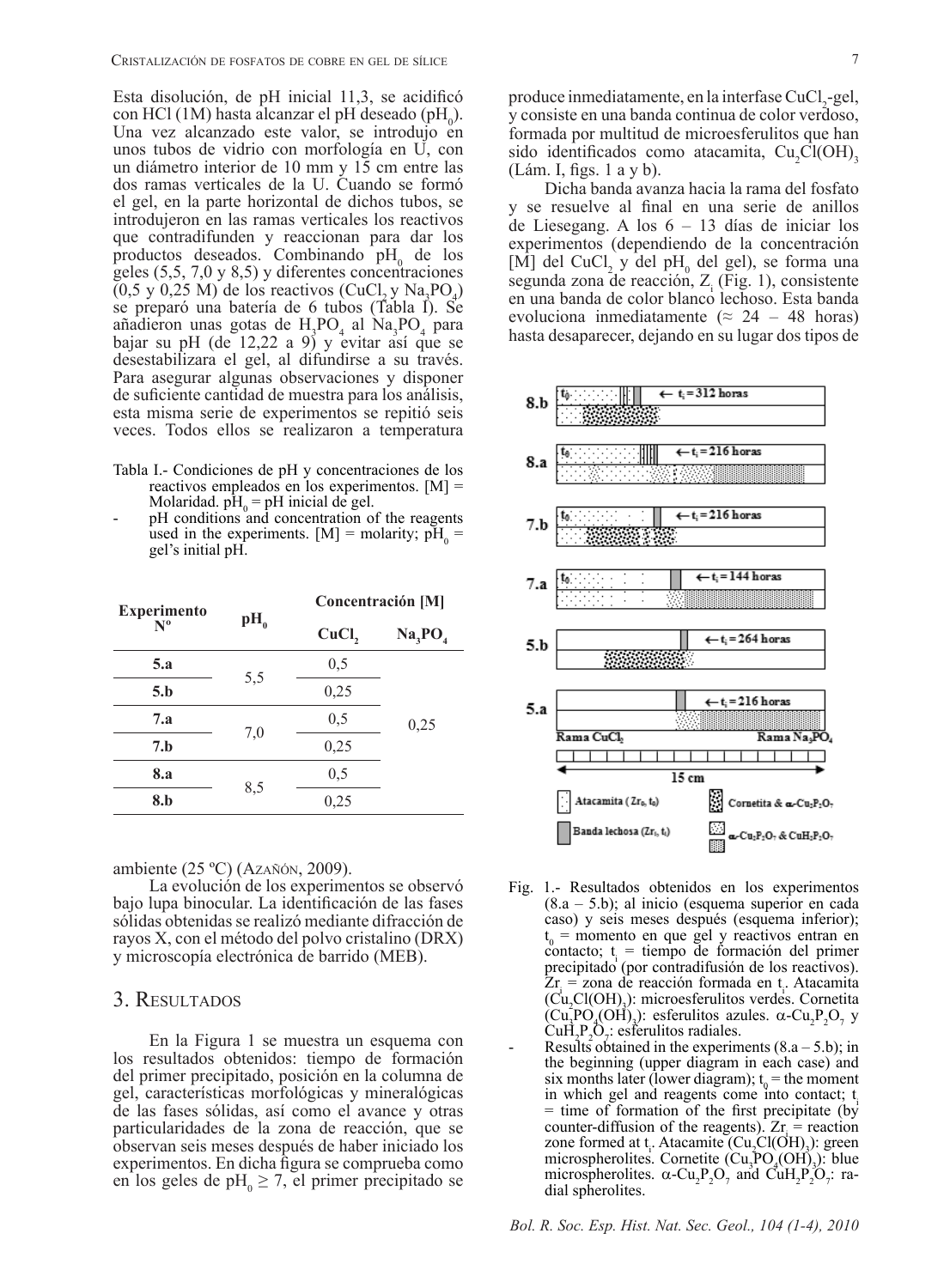esferulitos, mucho más gruesos que los anteriores: unos de color azul intenso y perfectamente esféricos, constituidos por placas cuadrangulares (Lám. I, figs. 2 a y b), que se sitúan en la cara de la banda que se enfrenta al CuCl<sub>2</sub>, y otros azul más pálido, con marcada morfología radial (Lám. I, fig.  $3$ ), situados en la cara que se enfrenta al Na<sub>3</sub>PO<sub>4</sub>. Los primeros se desarrollan muy rápidamente y avanzan hacia la rama del CuCl<sub>2</sub>. A menudo se anastomosan, formando agregados framboidales (Lám. I, fig. 4) e incluso, en la región que ocupó la franja lechosa inicial, llega a desarrollarse un grueso anillo de hábito botroidal. Los esferulitos radiales sin embargo, apenas experimentan cambios durante los dos primeros meses de observación.

En los geles de pH<sub>0</sub> ácido (5,5) no se forma ningún precipitado en  $t_0$ . En  $t_i$  se observa una banda de reacción, similar en todo a la descrita para los geles de  $pH_0 \ge 7$ , aunque en éstos la densidad de nucleación es menor y su desarrollo se produce más lentamente, dando lugar a agregados muy bien cristalizados (Lám. I, figs. 2 a y b).

A los seis meses de iniciar los experimentos  $(t<sub>f</sub>)$ se observa una clara influencia de la concentración del CuCl<sub>2</sub> en la dirección de avance de la zona de reacción (Fig. 1): hacia la rama del CuCl<sub>2</sub> cuando  $M = 0.25$  y en sentido opuesto cuando M = 0,5. Asimismo se comprueba que el tamaño y la cristalinidad de los agregados es mayor para los experimentos con un concentración inicial de  $[CuCl<sub>2</sub>] = 0.5 M$ , llegando al caso más extremo en los geles de p $H_0$  5,5 (Lám. I, fig. 5).

En los difractogramas realizados con muestras totales, extraídas al inicio de los experimentos ( $t_i \approx 30$  dias, de todos los pH<sub>0</sub> y concentraciones) se han identificado cornetita,  $Cu_3PO_4(OH)_3$ , y  $\alpha$ -Cu<sub>2</sub>P<sub>2</sub>O<sub>7</sub> (Fig. 2). A partir de los realizados con muestras enriquecidas en cada uno de los dos tipos de esferulitos, se desprende que la cornetita predomina en los azules de morfología esférica, mientras que la segunda fase predomina en el caso de los radiales (Lám. I, figs. 2, 3 y 4). Sin embargo, en las muestras extraídas a los seis meses  $(t<sub>f</sub>)$ , se detecta una clara diferencia de composición, relacionada con la concentración del CuCl<sub>2</sub>: mientras que en los experimentos donde esta concentración es menor [0,25 M] se identifican cornetita  $(Cu_3PO_4(OH)_3)$ y  $\alpha$ -Cu<sub>2</sub>P<sub>2</sub>O<sub>7</sub> en proporciones iguales o bien predominando la primera, como es el caso del  $pH_0$ 8,5 (Fig. 2 y Lám. I, fig. 6); en aquellos donde dicha concentración es mayor [0,5 M] predomina la segunda  $(\alpha$ -Cu<sub>2</sub>P<sub>2</sub>O<sub>2</sub>) y además, cobra importancia una nueva fase, el CuH<sub>2</sub>P<sub>2</sub>O<sub>7</sub> (Fig. 2. Lám. I, fig. 5), frente a la cornetita de la que solo hay indicios o no se identifica. Finalmente, se pone en evidencia la presencia de posibles fases precursoras y de otras hidratadas, en mayor o menor grado, de muy difícil identificación, la mayoría fosfatos de sodio y también de sodio y cobre, con diferentes estequiometrías, e incluso a veces halita o sosa, que se pueden considerar

como subproductos formados a partir de residuos contenidos en el gel que no han sido lavados completamente. A este tipo debe pertenecer la costra que se observa con la lupa y con el MEB, recubriendo a los esferulitos en algunos casos  $(Lám. I, figs. 3 y 5)$ . En la muestra 5.b  $(t_f)$  que fue lavada en exceso, después de realizar un primer difractograma, se pudo comprobar la desaparición de todas estas supuestas sales solubles, excepto el CuNa<sub>3</sub>P<sub>3</sub>O<sub>10</sub>(H<sub>2</sub>O)<sub>12</sub> (PDF nº 077-1548) que se identifica junto a cornetita y a  $\alpha$ -Cu<sub>2</sub>P<sub>2</sub>O<sub>7</sub>.

# 4. Discusión

Los geles de pH<sub>0</sub>  $\geq$  7 actúan como "gel activo" frente a la atacamita,  $Cu_2Cl(OH)_3$ . El bajo producto de solubilidad de este compuesto (1.58 • 10-70; Woods & Garrels, 1986) unido a la abundancia de grupos OH– en estos geles, posibilitan su formación e incluso el que ésta se produzca en condiciones de gran metaestabilidad, como lo atestiguan la morfología, el pequeño tamaño y la elevada densidad de nucleación de los agregados esferulíticos que se desarrollan (Lám. I, figs. 1 a y b). Efectivamente, la estructura del gel de sílice consiste en un armazón de polímeros formados por iones  $SiO_4H_2^2$  y  $SiO_4H_3^-$ , embebidos en una fase acuosa que contiene grupos OH– , tanto más abundantes cuanto más alcalino es el  $pH_0$  del gel. Al difundir el CuCl<sub>2</sub> a su través, se produce la siguiente reacción:

 $[1]$ 4 Cu<sup>++</sup> + Cl<sub>2</sub><sup>-</sup> + 6 OH<sup>-</sup> = 2 Cu<sub>2</sub>Cl(OH)<sub>3</sub>

SHARKEY & LEWIN (1971) determinan las condiciones de formación de la atacamita, estable a temperatura ambiente, presiones normales y pH > 4. El desarrollo de los anillos de Liesegang al final de la zona de reacción, indican una disminución de la sobresaturación, motivada por la acidificación del gel, que tiene lugar a medida que se van consumiendo los OH– , como consecuencia de la formación de atacamita, a la vez que se va enriqueciendo en H<sup>+</sup>, aportados por la difusión del  $CuCl<sub>2</sub>$ , de pH 2,43.

Otros iones libres y complejos contenidos en la fase acuosa del gel, aparte de los descritos, serían el Na<sup>+</sup> y los grupos PO<sub>4</sub><sup>3</sup>, P<sub>2</sub>O<sub>7</sub><sup>4+</sup> y H<sub>2</sub>P<sub>2</sub>O<sub>7</sub><sup>2+</sup> entre otros, aportados desde la rama del Na<sub>3</sub>PO<sub>4</sub> que además, dado su fuerte carácter básico, propicia un importante incremento de los OH– presentes. La difusión de unos y otros, así como el gradiente de concentraciones que generan, determina el que se alcance la sobresaturación para que pueda cristalizar o no, una determinada substancia. A partir de estas consideraciones se analizan los resultados obtenidos (Fig. 1). En primer lugar se pone de manifiesto la diferencia de comportamiento del sistema en los estadios iniciales de los experimentos  $(t_i)$  y a los seis meses  $(t<sub>f</sub>)$  de evolución: mientras que inicialmente, dicho comportamiento es muy similar en todos los casos (excepto por la formación previa de atacamita en los  $pH_0$  neutros o alcalinos), al final se observan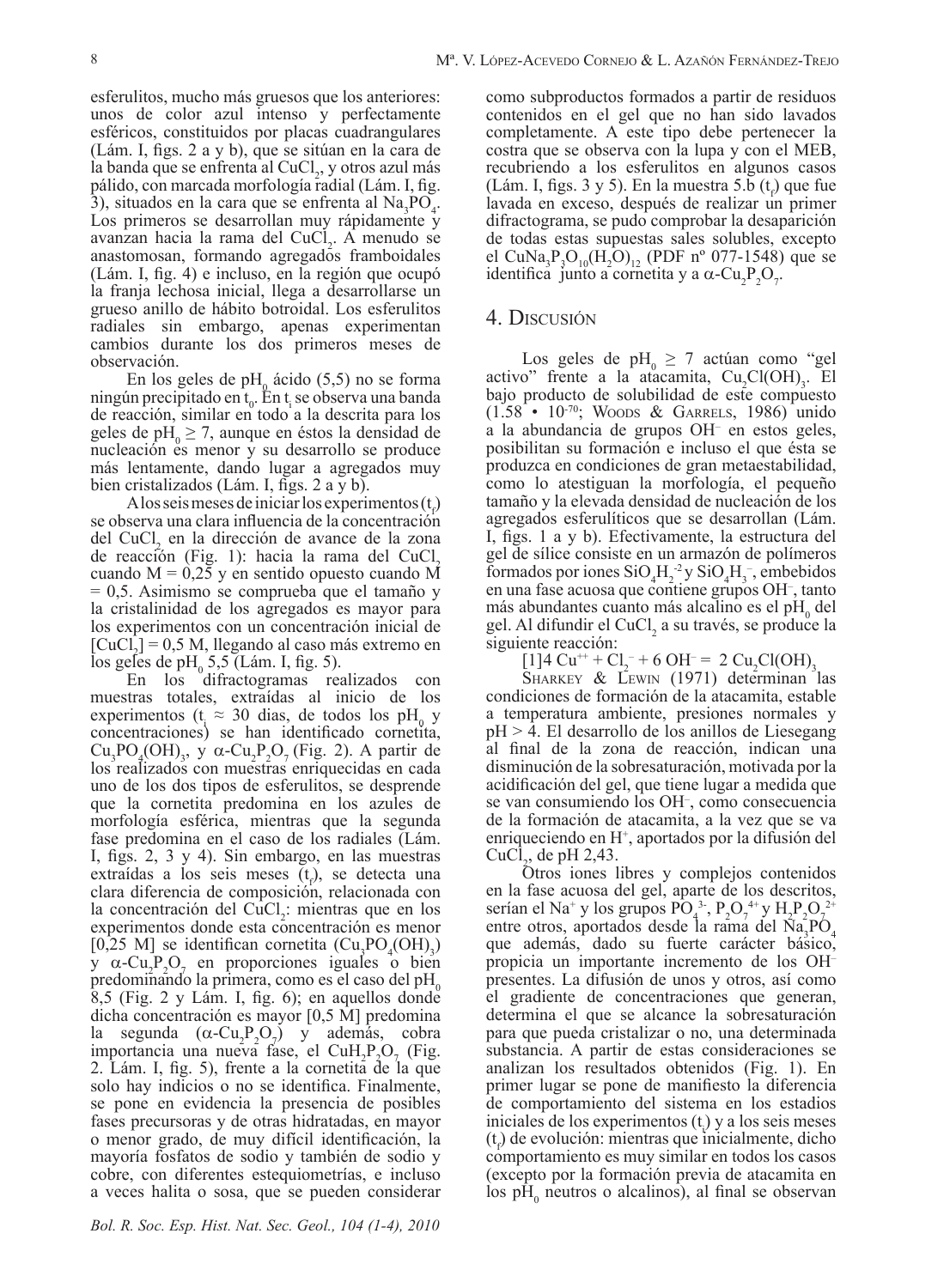

- Fig. 2.- Diagramas de difracción de rayos X característicos de la evolución mineralógica descrita en la zona de reacción, al inicio y al final de los experimentos. COR.- cornetita, Cu<sub>3</sub>PO<sub>4</sub>(OH)<sub>3</sub> (PDF nº 009-0495), CuP.-  $\alpha$ -Cu<sub>2</sub>P<sub>2</sub>O<sub>7</sub> (PDF nº 044-0182) y CuHP.- CuH<sub>2</sub>P<sub>2</sub>O<sub>7</sub> (PDF nº 034-0605). Abajo: muestra 8.a, tiempo inicial, COR ≈ CuP. Medio: muestra 8.b, tiempo final, domina COR. Arriba: muestra 8.a tiempo final, CuP > CuHP.
- Characteristic powder XRD patterns of the mineralogical development in the reaction zone, at the beginning and end of the experiments. COR.- cornetite,  $Cu_3PO_4(OH)$ <sub>3</sub> (PDF: 009-0495), CuP.-  $\alpha$ -Cu<sub>2</sub>P<sub>2</sub>O<sub>7</sub> (PDF: 044-0182) and CuHP.- CuH<sub>2</sub>P<sub>2</sub>O<sub>7</sub> (PDF: 034-0605). Bottom: sample 8.a, initial time, COR  $\approx$  CuP. Middle: sample 8.b, final time, COR is the most important. Top: sample 8.a, final time CuP > CuHP.

importantes diferencias relacionadas con la relación de concentraciones iniciales  $\text{[CuCl}_2$ ] /  $[Na_3PO_4].$ 

*Tiempo Inicial***:** la segunda zona de reacción  $(Zr_i)$  marca el punto donde CuCl<sub>2</sub> y Na3 PO4 interaccionan, alcanzándose además la sobresaturación y otras condiciones necesarias para la formación de una primera "fase precursora" (Henisch & García Ruiz, 1986) que inmediatamente evoluciona para dar lugar a dos tipos de agregados esferulíticos: unos de cornetita,  $Cu<sub>3</sub>PO<sub>4</sub>(OH)<sub>3</sub>$ , y otros integrados por la fase  $\alpha$ -Cu<sub>2</sub>P<sub>2</sub>O<sub>7</sub>, mucho menos abundantes. La primera se forma a expensas del  $PO<sub>4</sub><sup>3</sup>$  y de los  $OH$  que se difunden hasta la zona de reacción, agotando localmente los OH- y acidificando el medio. En este punto se posibilita la formación de otras fases que no requieren OH como la  $\alpha$ -Cu<sub>2</sub>P<sub>2</sub>O<sub>7</sub>, que efectivamente evoluciona muy despacio, desarrollando agregados muy bien cristalizados,

con morfologías radiales (Lám. I, fig. 3). Dado que la difusión y el gradiente de concentraciones que genera, garantiza un aporte continuo de los diferentes iones que intervienen, se podrían iniciar una serie de ciclos sucesivos de cristalización de cornetita seguida de  $\alpha$ -Cu<sub>2</sub>P<sub>2</sub>O<sub>7</sub>, además del crecimiento de los cristales ya formados, según se vayan alcanzando los valores de sobresaturación necesarios, de acuerdo con las siguientes reacciones:

[2]3 Cu2+ + PO4 3- + 3 OH– = Cu3 PO4 (OH)3

[3]2 Cu<sup>2+</sup> + P<sub>2</sub>O<sub>7</sub><sup>4+</sup> = 
$$
\alpha
$$
-Cu<sub>2</sub>P<sub>2</sub>O<sub>7</sub><sup>2</sup>

Las morfologías framboidales y botroidales que muestran los agregados de cornetita (Lám. I, fig. 4), sobre todo en los  $pH$ <sub>0</sub> neutros o alcalinos, indican que ésta se desarrolla en condiciones de muy alta sobresaturación, que favorece una alta densidad de nucleación que a su vez, posibilita el que se anastomosen los diferentes individuos cristalizados. Por último, destacar que la única

9

*Bol. R. Soc. Esp. Hist. Nat. Sec. Geol., 104 (1-4), 2010*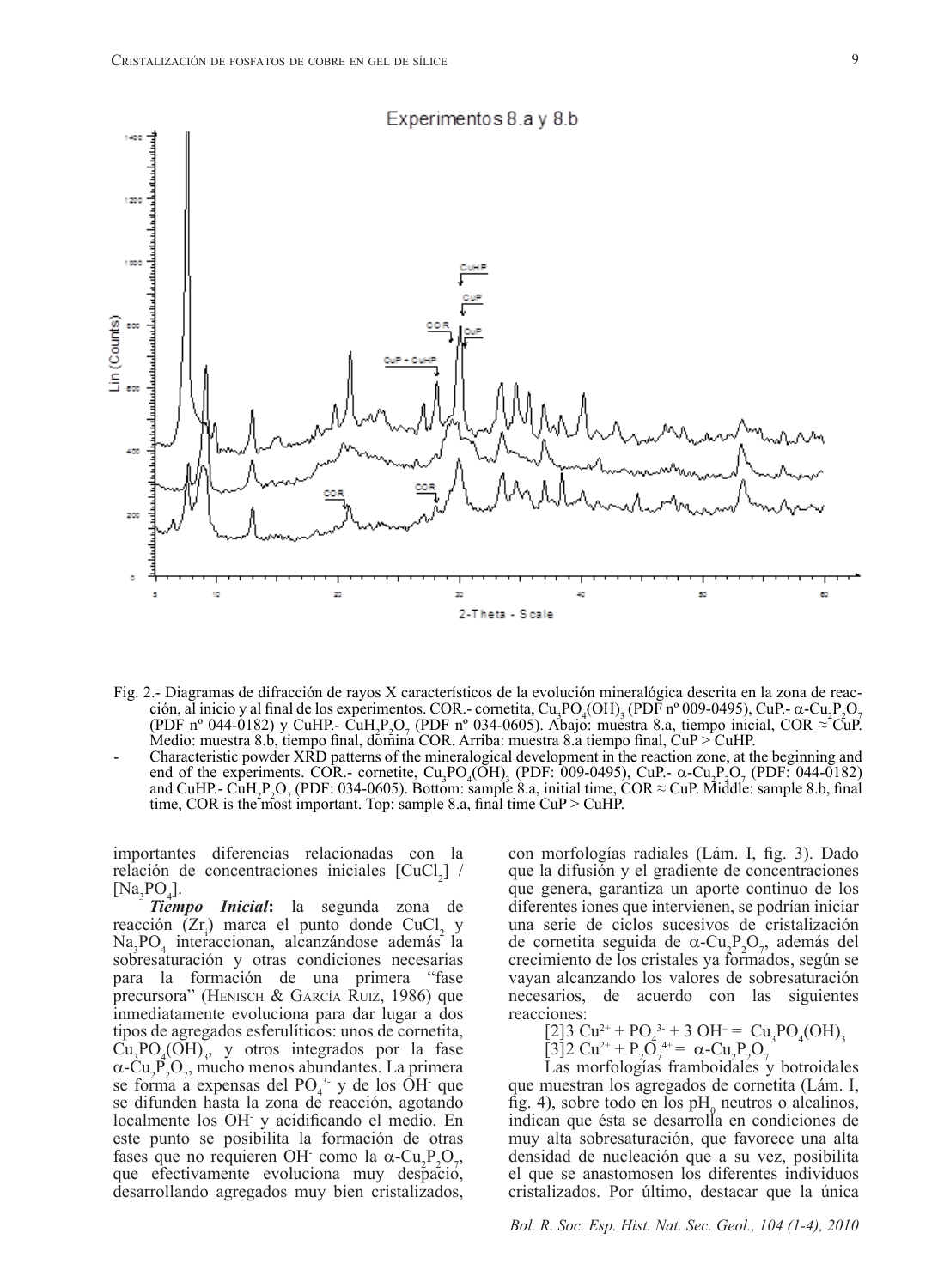diferencia observada en  $t_i$ , entre los diferentes experimentos (Fig. 1), tiene que ver con la posición de la segunda zona de reacción  $(Zr_i)$ , más alejada de la rama del CuCl<sub>2</sub> en los experimentos de  $pH_0$  5,5; lo que se justifica considerando que en estos pH<sub>0</sub> ácidos, al no formarse atacamita, no se produce el empobrecimiento en  $Cu^{2+}$  ni el consiguiente retraso que esto provoca en su difusión hacia la rama del Na<sub>3</sub>PO<sub>4</sub>.

*Tiempo Final.-* A los seis meses de iniciar los experimentos se observa (Fig. 1) como la zona de reacción ha avanzado hacia la rama del  $CuCl<sub>2</sub>$  en los experimentos 5.b, 7.b y 8.b, donde la relación de concentraciones iniciales  $\left[\text{CuCl}_{2}\right]$  /  $[Na, PO<sub>4</sub>] = 1$ , siendo la cornetita,  $Cu<sub>3</sub>PO<sub>4</sub>(OH)<sub>3</sub>$ , la fase dominante; mientras que en 5.a, 7.a y 8.a, donde  $\text{[CuCl}_2\text{]} / \text{[Na}_3\text{PO}_4\text{]} = 2$ , la zona de reacción ha avanzado hacia la rama del  $\text{Na}_3\text{PO}_4$ , siendo  $\alpha$ -Cu<sub>2</sub>P<sub>2</sub>O<sub>7</sub> seguida de CuH<sub>2</sub>P<sub>2</sub>O<sub>7</sub>, las dos fases dominantes.

 $[CuCl<sub>2</sub>]/[Na<sub>3</sub>PO<sub>4</sub>] = 1.$  Si se considera la reacción [2] y la correspondiente expresión de la constante de equilibrio  $K_{ps} = [Cu^{2+}]^{3} [PO_{4}^{3}]$  $[OH]<sup>3</sup>$ , resulta evidente que para que se produzca cornetita, es imprescindible una concentración de  $Cu^{2+}$  muy superior a la de  $PO_4^{3-}$ , además de un ambiente muy alcalino. Esta es la razón de que en estos experimentos, donde ambas concentraciones iniciales son iguales, la zona de reacción, constituida dominantemente por cornetita, se haya ido aproximado hacia la rama  $\text{del}$  CuCl<sub>2</sub>, donde los niveles de concentración  $del Cu<sup>2+</sup>$  son lo suficientemente altos como para asegurar su precipitación. Esta observación concuerda con los resultados de Magalhaes & PEDROSA DE JESÚS (1986) que estudian las energías libres de formación de algunos fosfatos de cobre y zinc característicos de la zona de oxidación de yacimientos metálicos y desarrollan un modelo para explicar la distribución y características de sus asociaciones naturales. Así determinan que la cornetita, solo es termodinámicamente estable en condiciones de extrema alcalinidad y elevada actividad iónica del cobre, con lo que justifican además la escasez y rareza de este mineral.

 $\left[\text{CuCl}_2\right] / \left[\text{Na}_3\text{PO}_4\right] = 2.$  En estos experimentos la zona de reacción, constituida por  $\alpha$ -Cu<sub>2</sub>P<sub>2</sub>O<sub>7</sub> y por CuH<sub>2</sub>P<sub>2</sub>O<sub>7</sub>, ha avanzado hacia la rama que contiene al  $\text{Na}_3\text{PO}_4$ , como cabría esperar dada la relación de concentraciones inicial y la supuesta difusividad atribuible a  $Cu^{2+}$  y PO<sub>4</sub><sup>3</sup> ( $Cu^{2+} > PO_4^{3}$ ). Prieto *et al.* (1988) determinan experimentalmente cómo evoluciona la sobresaturación a través de una columna de gel, en la que el máximo de este parámetro se desplaza hacia el reactivo de menor concentración, siempre que no existan otros factores que interfieran y alteren esta tendencia. Sin embargo, aunque la relación de concentraciones iniciales es doble que en el caso anterior, el gradiente de concentración del Cu2+ creado en esta mitad de la columna de difusión, (más próxima al Na<sub>3</sub>PO<sub>4</sub>), no alcanza el nivel exigido para la formación de cornetita

y se constituyen otras dos fases en las que dicha relación puede ser notablemente inferior. Efectivamente, considerando la expresión [3] se tiene que  $K_{ps} = [Cu^{2+}]^2 [P_2O_7^{4+}]$  en el caso del  $\alpha$ -Cu<sub>2</sub>P<sub>2</sub>O<sub>7</sub> y por otra parte, la correspondiente al  $\text{CuH}_2\text{P}_2\text{O}_7$ CuH, P, O, cuyo producto de solubilidad sería K<sub>ps</sub><br>= [Cu<sup>2+</sup>] [H<sub>2</sub>P<sub>2</sub>O<sub>7</sub><sup>4+</sup>], se justifica la formación de ambas fases, a expensas del  $Cu^{2+}$  que va llegando y de los grupos  $P_2O_7^{4+}$ ,  $H_2P_2O_7^{2+}$  presentes. Estas fases, además son mas estables que la cornetita en condiciones de mayor acidez, como las que se generan a medida que tiene lugar la difusión del  $CuCl<sub>2</sub>$ .

# 5. Conclusiones

Los geles de pH inicial  $\geq$  7 actúan como "gel activo" frente a la atacamita,  $Cu_2Cl(OH)_3$ , aportando los grupos OH necesarios para ello. Su aportando los grupos OH necesarios para ello. Su bajo producto de solubilidad y la abundancia de OH- presentes en estos valores de pH, posibilitan el que se formen en condiciones de gran metaestabilidad, que se pone de manifiesto por la elevada densidad de nucleación y el pequeño tamaño de los agregados cristalinos.

La formación de atacamita retrasa la difusión del Cu2+ y determina la posición de la zona de reacción formada por contradifusión, que en estos geles de pH inicial básico se sitúa próxima a la rama del CuCl<sub>2</sub>.

. Las características mineralógicas y la evolución de esta zona de reacción, es similar en todos los experimentos, independientemente del pH: se producen ciclos de cristalización de cornetita,  $\text{Cu}_3\text{PO}_4(\text{OH})_3$ , seguida de  $\alpha$ -Cu<sub>2</sub>P<sub>2</sub>O<sub>7</sub> , dependiendo de la variación de sobresaturación que resulta de la precipitación de cada una de estas fases.

Las diferencias morfológicas y de densidad de nucleación de la cornetita, observadas entre los distintos pH, confirman que se trata de un compuesto muy pH-dependiente, cuya solubilidad aumenta en los pH más ácidos.

A los seis meses de iniciar los experimentos, las características de la zona de reacción  $(Z_r)$ están determinadas por la relación inicial  $\text{[CuCl}_2$ ] /  $[Na_3PO_4]$ : cuando ésta es 1/1, la  $Zr_p$  constituida por cornetita,  $Cu_3PO_4(OH)_{3}$ , ha avanzado aproximándose a la rama del CuCl<sub>2</sub>, donde puede alcanzar el nivel de actividad iónica de Cu2+, necesario para su cristalización. Cuando la relación es  $2/1$ , la  $Zr_f$ ha avanzado hacia la rama del Na<sub>3</sub>PO<sub>4</sub> y está integrada por dos fases,  $\alpha$ -Cu<sub>2</sub>P<sub>2</sub>O<sub>7</sub> y  $\text{CuH}_2\text{P}_2\text{O}_7$ , que requieren unas condiciones de actividad iónica de  $Cu^{2+}y$  de pH menos elevadas que la cornetita y más acordes con el gradiente de concentración, generado por la difusión del CuCl<sub>2</sub> en esta dirección.

#### **AGRADECIMIENTOS**

A Belén Soutullo por la paciencia y el tiempo que nos ha dedicado. A Cristóbal Viedma por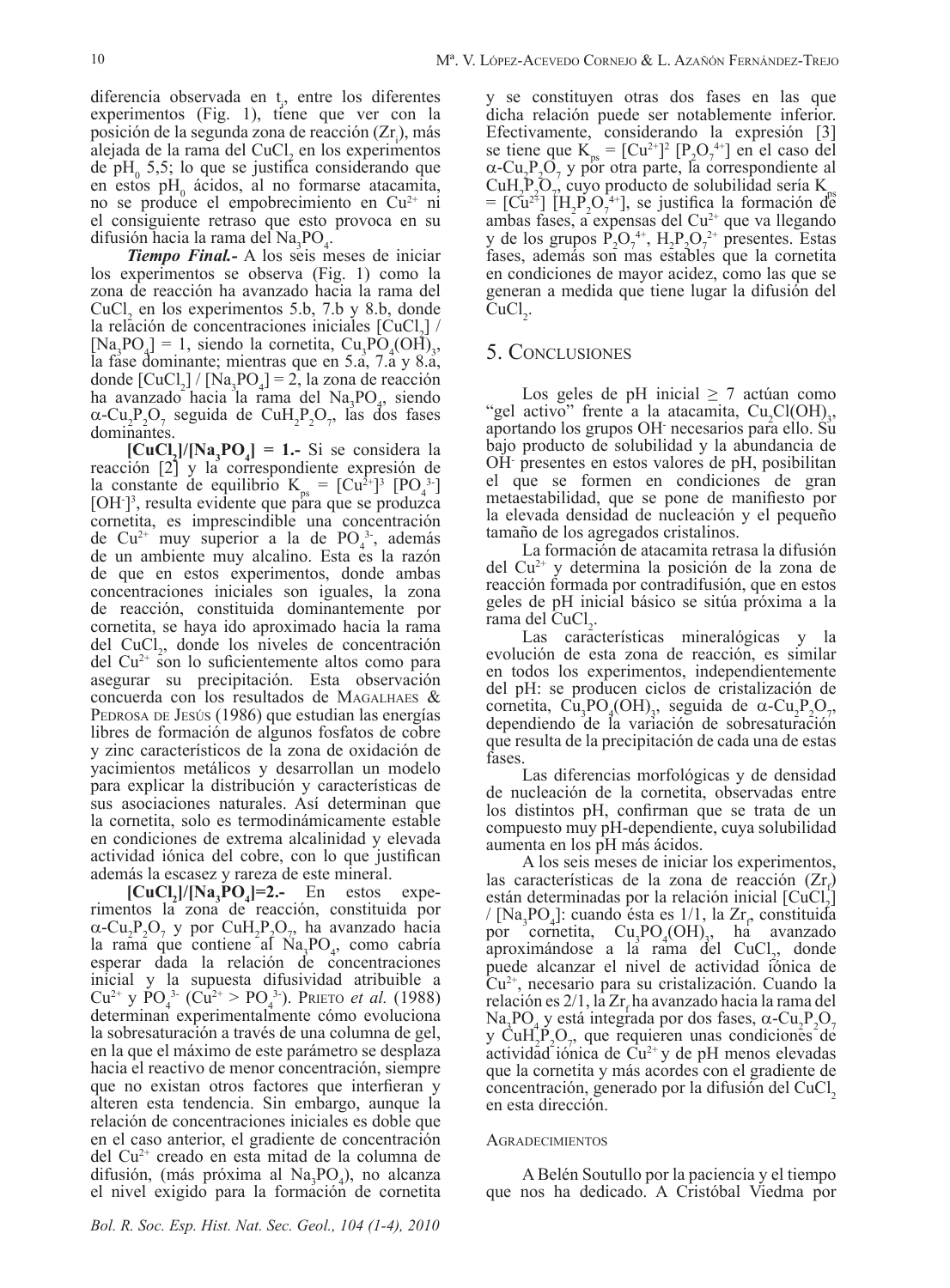sus críticas y sus buenos consejos. Al personal del Centro de Microscopía "Luis Bru" por todas las atenciones que han tenido con nosotras. Al Departamento de Cristalografía y Mineralogía de la Facultad de Ciencias Geológicas que ha financiado este trabajo y finalmente, a los dos revisores que con sus correcciones y sugerencias han contribuido a mejorarlo.

#### *Recibido el día 21 de enero de 2010 Aceptado el día 23 de marzo de 2010*

#### **BIBLIOGRAFÍA**

- Ayati, M. & Lundager Madsen, H. E. 2000. Crystallization of some heavy-metal phosphates alone and in the presence of calcium ion. *Journal of Crystal Growth,* **208***: 579-591.*
- Azañón Fernandez-Trejo, L. 2009. *Cristalización de fosfatos de Cu mediante la técnica del gel de sílice*. 50 págs. Trabajo de Master (Geología Ambiental y Recursos Geológicos). Facultad de Ciencias Geológicas de la Universidad Complutense de Madrid.
- CORBRIDGE, D. E. C. 1980. *Phosphorous. An Outline of its Chemistry, Biochemistry and Technology.* 560 págs. Elsevier Scientific Publishing Company. Amsterdam.
- García Ruiz, J. M. & Amorós, J. L. 1978. Crecimiento de cristales en geles. I Técnica, *Estudios geológicos*, **34**: 161-166.
- HENISCH, H. K. & GARCÍA RUIZ, J. L. 1986. Crystal growth in gels and Liesegang ring formation II. Crystallization criteria and successive precipitation. *Journal of Crystal Growth*, **75**: 203-211.
- Magalhaes, M. C. & Pedrosa de Jesús, J. 1986. Stability constants and formation of Cu and Zn phosphate minerals in the oxidized zone of base metal orebodies. *Mineralogical Magazine*, **50**: 9-33.
- Prieto, M., Viedma, C., López-Acevedo, V., Martín-Vivaldi, J. L. & López-Andrés, S. 1988. Mass - transfer and supersaturation in crystal growth in gels. Application to CaSO<sub>4</sub>.2H<sub>2</sub>O. *Journal of Crystal Growth*, *92*: 61-68.
- Ray, K. E. & Hawthorne, F. C. 1993. Structural Relations in Copper Oxysalt Minerals. I. Structural Hierarchy. *Acta Crystallographica*, **49**: 28-56.
- SHARKEY, J. B. & LEWIN, S. Z. 1971. Conditions Governing the Formation of Atacamite and Paratacamite. *The American Mineralogist,* **56**: 179-192.
- So-Nhu, Le, Navrotsky, A & Pralong, V. 2008. Energetics of copper diphosphates -  $Cu_1P_2O_7$  and Cu3 (P2 O6 OH)2 . *Solid State Sciences*, **10**: 761-767.
- Woods, T. L. & Garrels, R. M. 1986. Phase Relations of Some Cupric Hydroxy Minerals. *Economic Geology*, **81**: 1989-2007.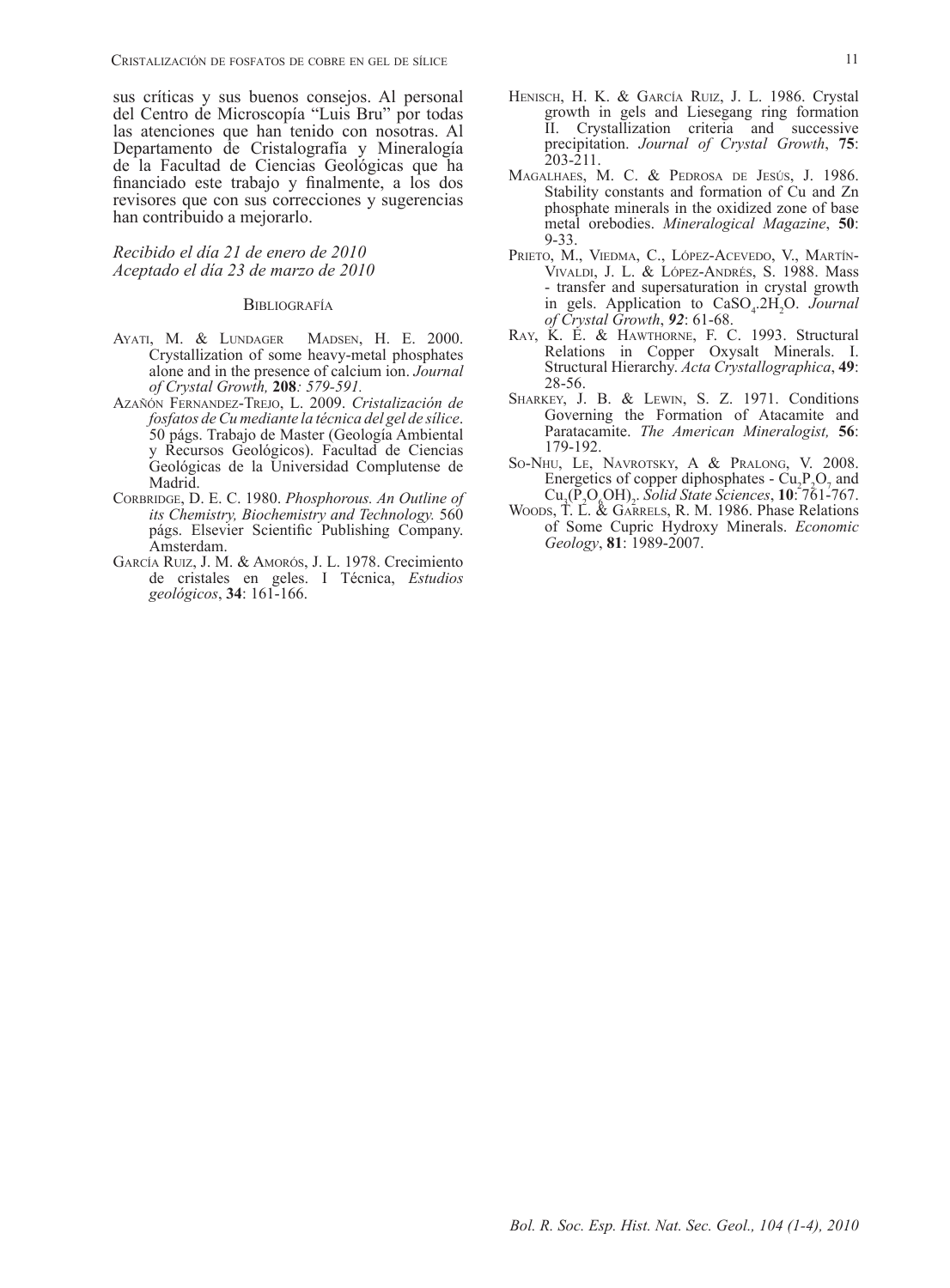Lámina/ Plate I.

- Figs. 1 a y b.- a) Micresferulito de atacamita, Cu<sub>2</sub>Cl(OH)<sub>3</sub>, formado en t<sub>0</sub>, en el gel de pH<sub>0</sub>  $\geq$  7 ( $\varnothing \approx$  12 µm) (MEB x 9000). b) Detalle de a. Se adivina la forma poliédrica en los cristales de atacamita que integran el microesferulito
- (MEB x 22000).<br>
a) Atacamite, Cu<sub>2</sub>Cl(OH)<sub>3</sub>, microspherolite formed at t<sub>0</sub>, in the pH<sub>0</sub>  $\geq$  7 ( $\emptyset$   $\approx$  12  $\mu$ m) (MEB x 9000) gel. b) Detail
- of a. Observe the polyhedral shape of atacamite crystals (MEB x 22000).<br>Figs. 2 a y b.- a) Esferulitos de cornetita, Cu<sub>3</sub>PO<sub>4</sub>(OH)<sub>3</sub>, formados en t<sub>1</sub> y pH<sub>0</sub> = 5,5. Integrados por placas cuadrangulares
- dispuestas radialmente (MEB x 1000). b) detalle de las placas (MEB x 4000).<br>
a) Cornetite, Cu<sub>3</sub>PO<sub>4</sub>(OH)<sub>3</sub>, spherolites formed at t<sub>i</sub> and pH<sub>0</sub> = 5,5. Composed by quadrangular plates arranged radially (MEB  $\vec{x}$  1000). b) detail of the plates (MEB  $\vec{x}$  4000).
- Fig. 3.- Esferulitos de  $\alpha$ -Cu<sub>2</sub>P<sub>2</sub>O<sub>7</sub>, desarrollados en t<sub>i</sub> y pH<sub>0</sub> = 8,5 que muestran una marcada morfología radial (MEB x 250).
- $\alpha$ -Cu<sub>2</sub>P<sub>2</sub>O<sub>7</sub> spherolites, developed at t<sub>i</sub> and pH<sub>0</sub> = 8,5 showing an accentuated radial morphology (MEB x 250). Fig. 4.- Agregado framboidal de cornetita, Cu<sub>3</sub>PO<sub>4</sub>(OH)<sub>3</sub>, desarrollado en t<sub>i</sub> y pH<sub>0</sub>= 7 (MEB x 1000).
- Cornetite,  $\text{Cu}_3\text{PO}_4(\text{OH})_3$ , framboidal aggregate developed at t<sub>i</sub> and  $\text{pH}_0 = 7 \text{ (MEB x 1000)}$ .
- Fig. 5.- Esferulitos de  $\alpha$ -Cu<sub>1</sub>P<sub>2</sub>O<sub>7</sub>, y CuH<sub>2</sub>P<sub>2</sub>O<sub>7</sub>, desarrollados en t<sub>e</sub>y pH<sub>0</sub> = 5,5. Exp 5.a (Lupa binocular x 40).
- $\alpha$ -Cu<sub>2</sub>P<sub>2</sub>O<sub>7</sub> and CuH<sub>2</sub>P<sub>2</sub>O<sub>7</sub> spherolites, developed at t<sub>t</sub> and pH<sub>0</sub> = 5,5. Exp 5.a (Binocular magnifying glass x 40).
- Fig. 6.- Agregado framboidal de cornetita, Cu<sub>3</sub>PO<sub>4</sub>(OH)<sub>3</sub>, desarrollado en t<sub>r</sub> y pH<sub>0</sub> = 8,5. Exp. 8.b (MEB x 1200).<br>- Cornetite, Cu<sub>3</sub>PO<sub>4</sub>(OH)<sub>3</sub>, framboidal aggregate developed in t<sub>r</sub> and pH<sub>0</sub> = 8,5. Exp. 8.b (ME